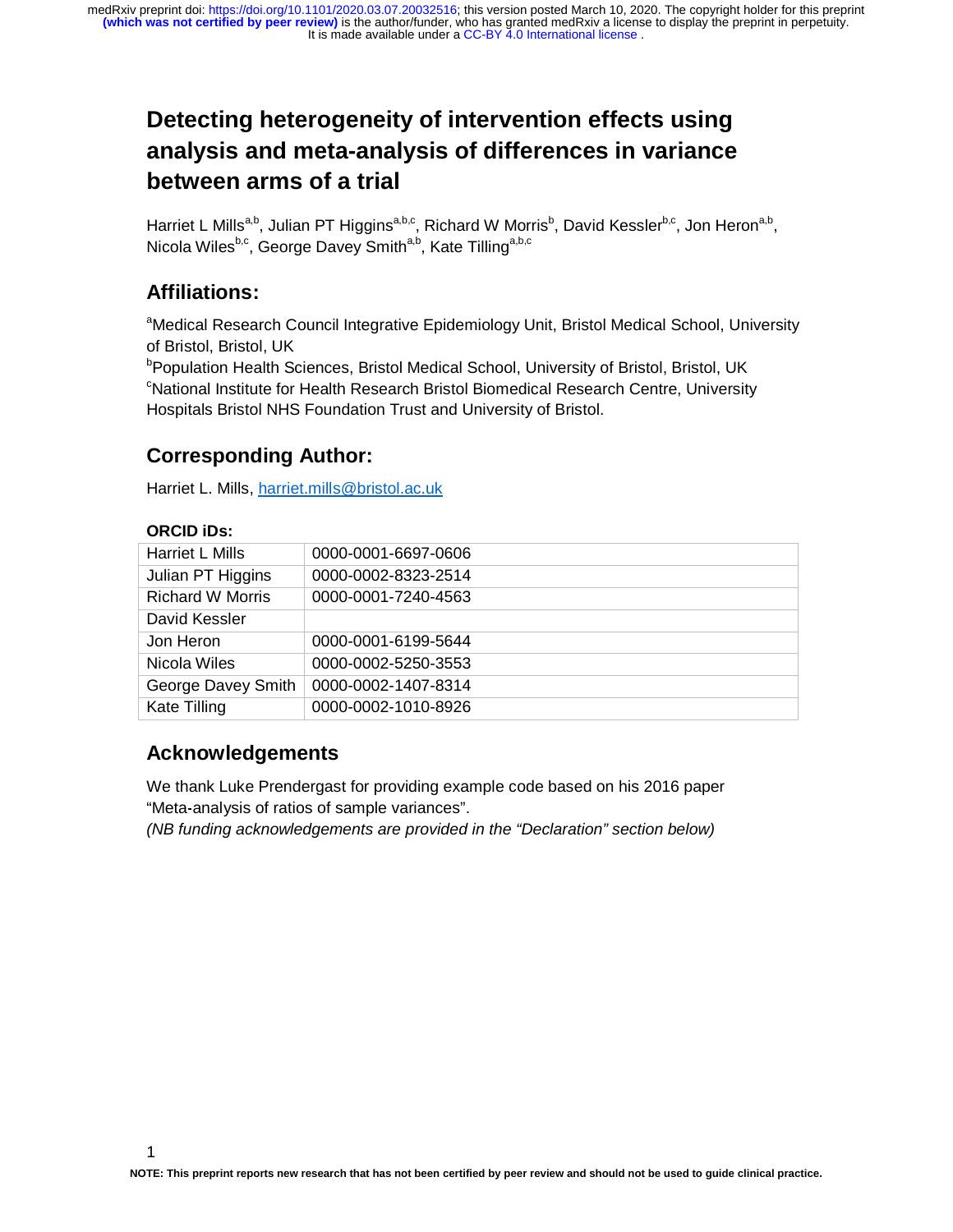## **Abstract**

Randomised controlled trials (RCTs) with continuous outcomes usually only examine mean differences in response between trial arms. If the intervention has heterogeneous effects (e.g. the effect of the intervention differs by individual characteristics), then outcome variances will also differ between arms. However, power of an individual trial to assess heterogeneity is lower than the power to detect the same size of main effect. The aim of this work was to describe and implement methods for examining heterogeneity of effects of interventions, in trials with individual patient data (IPD) and also in meta-analyses using summary data. Several methods for assessing differences in variance were applied using IPD from a single trial, and summary data from two meta-analyses.

In the single trial there was agreement between methods, and the difference in variance was largely due to differences in depression at baseline. In two meta-analyses, most individual trials did not show strong evidence of a difference in variance between arms, with wide confidence intervals. However, both meta-analyses showed evidence of greater variance in the control arm, and in one example this was perhaps because mean outcome in the control arm was higher.

Low power of individual trials to examine differences in variance can be overcome using meta-analysis. Evidence of differences in variance should be followed-up to identify potential effect modifiers and explore other possible causes such as varying compliance.

### **Keywords**

- Randomised controlled trials
- **Variance**
- Meta-analyses
- **Heterogeneity**

### **Declaration**

**Funding** KT, HM, GDS work in the Medical Research Council Integrative Epidemiology Unit at the University of Bristol which is supported by the Medical Research Council and the University of Bristol (MC\_UU\_00011/1 and MC\_UU\_00011/3). JH is supported by Medical Research Council and Alcohol Research UK (MR/L022206/1). JPTH is a member of the National Institute for Health Research Applied Research Collaboration West (ARC West) at University Hospitals Bristol NHS Foundation Trust. JPTH received funding from National Institute for Health Research Senior Investigator award NF-SI-0617-10145.

This study was supported by the National Institute for Health Research Biomedical Research Centre at University Hospitals Bristol NHS Foundation Trust and the University of Bristol. The views expressed in this publication are those of the author(s) and not necessarily those of the NHS, the National Institute for Health Research or the Department of Health and Social Care.

**Conflicts of interest/Competing interests** None to declare.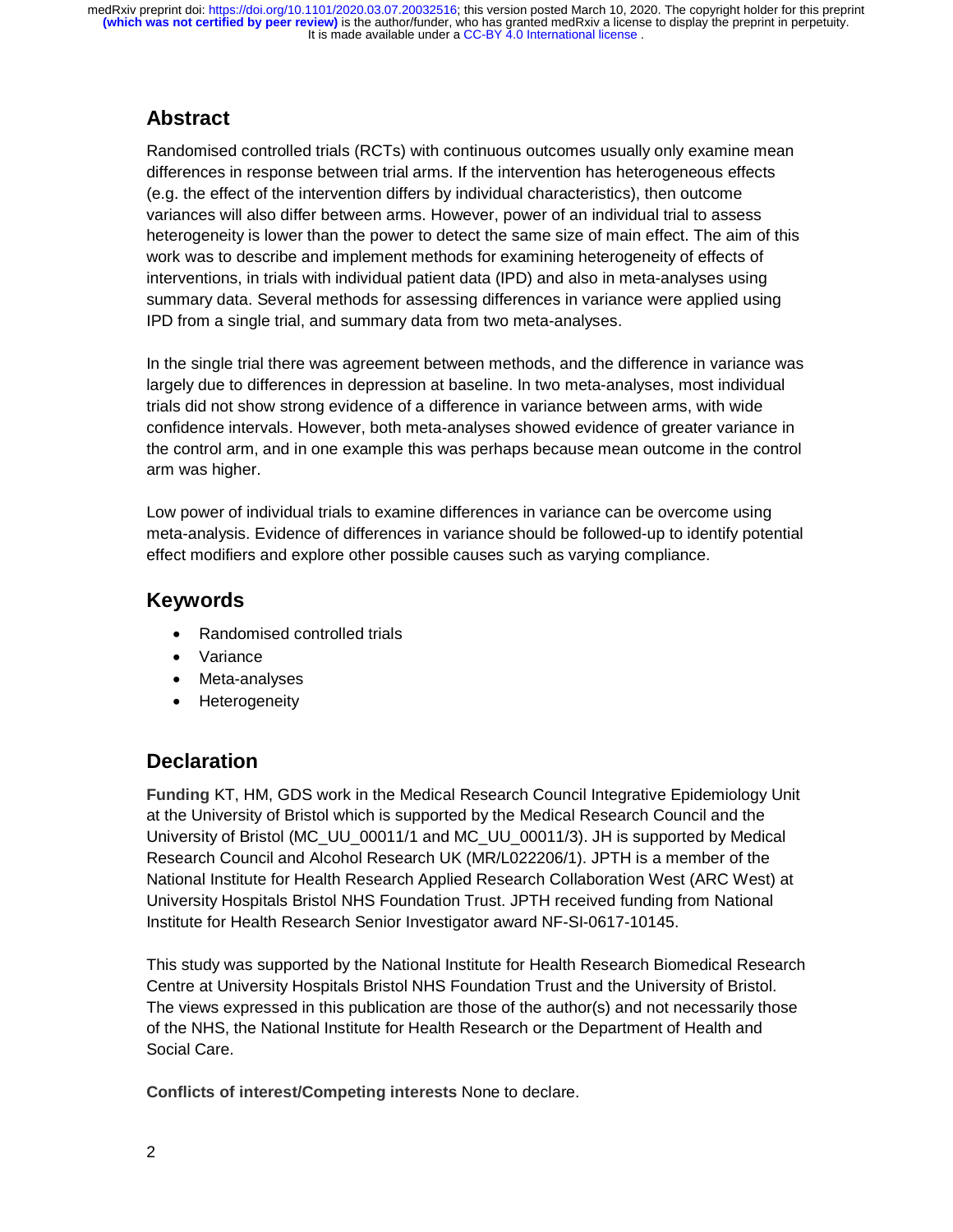**Ethics approval** Not applicable

**Consent to participate** Not applicable

**Consent for publication** Not applicable

**Availability of data and material** Not applicable

**Code availability** Code for each method in R is provided online at https://github.com/harrietlmills/DetectingDifferencesInVariance.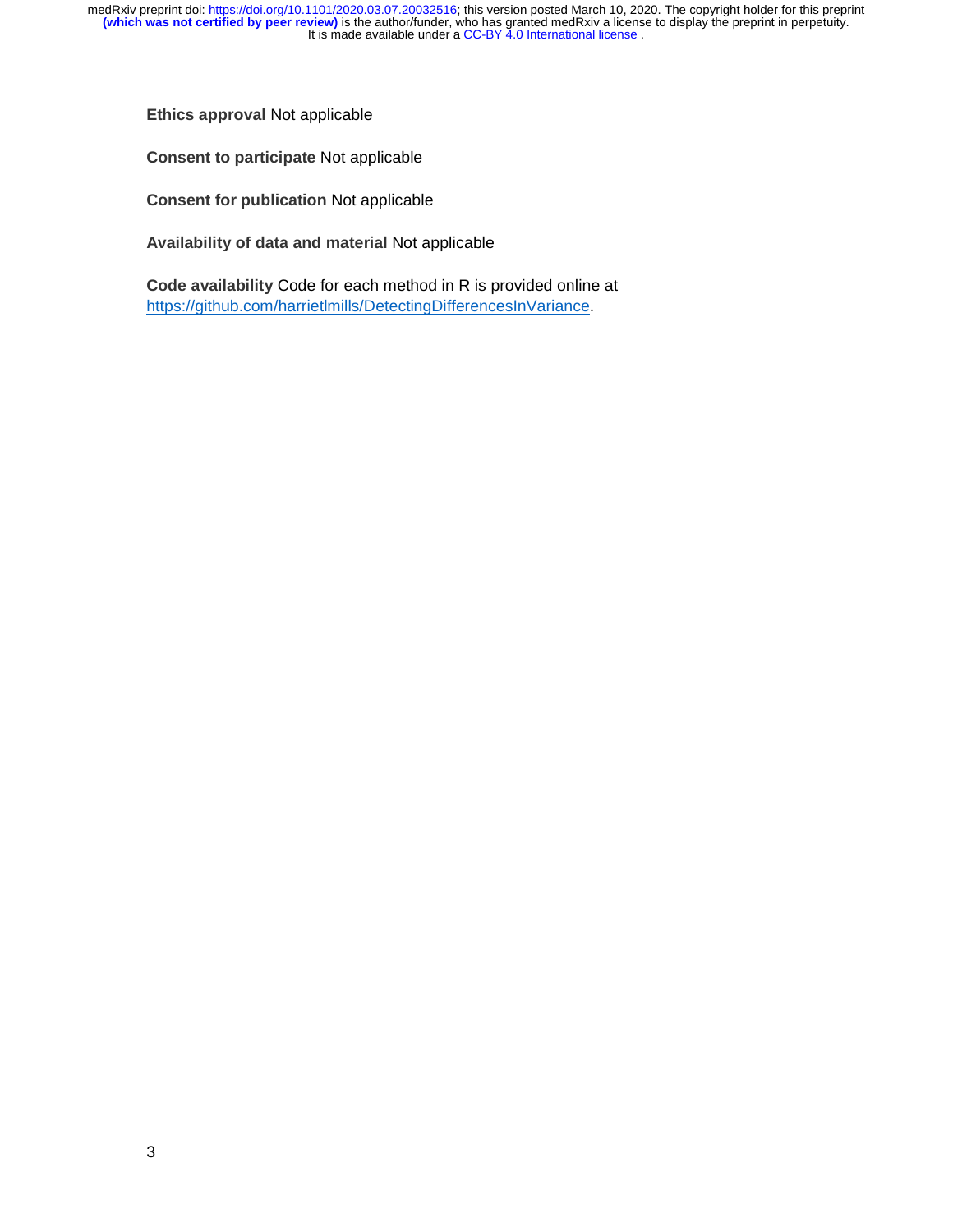It is made available under a CC-BY 4.0 International license. **(which was not certified by peer review)** is the author/funder, who has granted medRxiv a license to display the preprint in perpetuity. medRxiv preprint doi: [https://doi.org/10.1101/2020.03.07.20032516;](https://doi.org/10.1101/2020.03.07.20032516) this version posted March 10, 2020. The copyright holder for this preprint

### **1. Introduction**

In medical research we often examine the average effect of an intervention on a quantitative outcome by comparing mean differences between arms of a randomised controlled trial (RCT). However, individual responses to interventions may vary. For instance, the effectiveness of an intervention might decrease with age, or there might be subgroups for whom the intervention has no effect. In the era of personalised (or stratified) medicine, there is increasing interest in identifying these effect modifiers or subgroups [1].

Identification of effect modifiers or subgroups is often approached by testing for statistical interactions. A potential effect modifier is specified (usually *a priori*, for RCTs) and the null hypothesis tested is that the effect of the intervention on the outcome does not vary over the levels of the modifier. However, a trial powered to detect an interaction needs to be approximately four times the size of a trial powered to detect a similar magnitude of overall treatment effect [2, 3]. An even larger trial will be required if the subgroups are very different in size. Multiple testing can be a problem if interactions with many covariates are examined, with a risk of overfitting [4], although this can be avoided by using model selection methods [5-7]. All these methods require data on the potential effect modifiers: if an effect modifier is not measured, then its interaction with the intervention cannot be tested. However, if there is effect modification, this should lead to a difference in variances between the intervention and control arms [8-10]. Thus, an alternative way to investigate effect modification, without prespecifying the effect modifiers, is to examine whether variance in the outcome differs between the arms of the trial [8, 11, 12]. If variation is detected, this would then require further study to identify the effect modifiers, potentially needing individual participant data (IPD).

As with the test for a specific effect modifier, power to detect a difference in variances will be low in a single trial powered to detect a difference in means. However, just as meta-analysis of mean effects gives greater power to detect an average intervention effect, meta-analysis of differences in variance should give increased power to detect effect modification. A small number of meta-analyses in epidemiology and ecology have reported on differences in variance [8, 11, 13-21], with applications to RCTs and other types of comparative study. Most of them found evidence of a difference in variance between arms, with varying strength of evidence (Table A1).

Here we describe and implement methods for examining the effect of an intervention on the variance of an outcome, both in a single trial (with individual participant data, IPD) and using meta-analysis to combine across trials (using summary data). We describe the assumptions behind each method, and we show how to conduct further analyses with IPD to investigate which variables might be causing the effect modification. We use simulations to show that decisions about when to examine the association between overall mean and variance should not be based on reported means and variances from individual trials and are only suitable for some types of outcome data. We then illustrate the methods applied to a single trial using data from an RCT of cognitive behavioural therapy (CBT) to treat depression, and to two meta-analyses based on summary data: one of RCTs using computer-based psychological treatments for depression, and one exploring the effect of statins on low-density lipoprotein (LDL) cholesterol.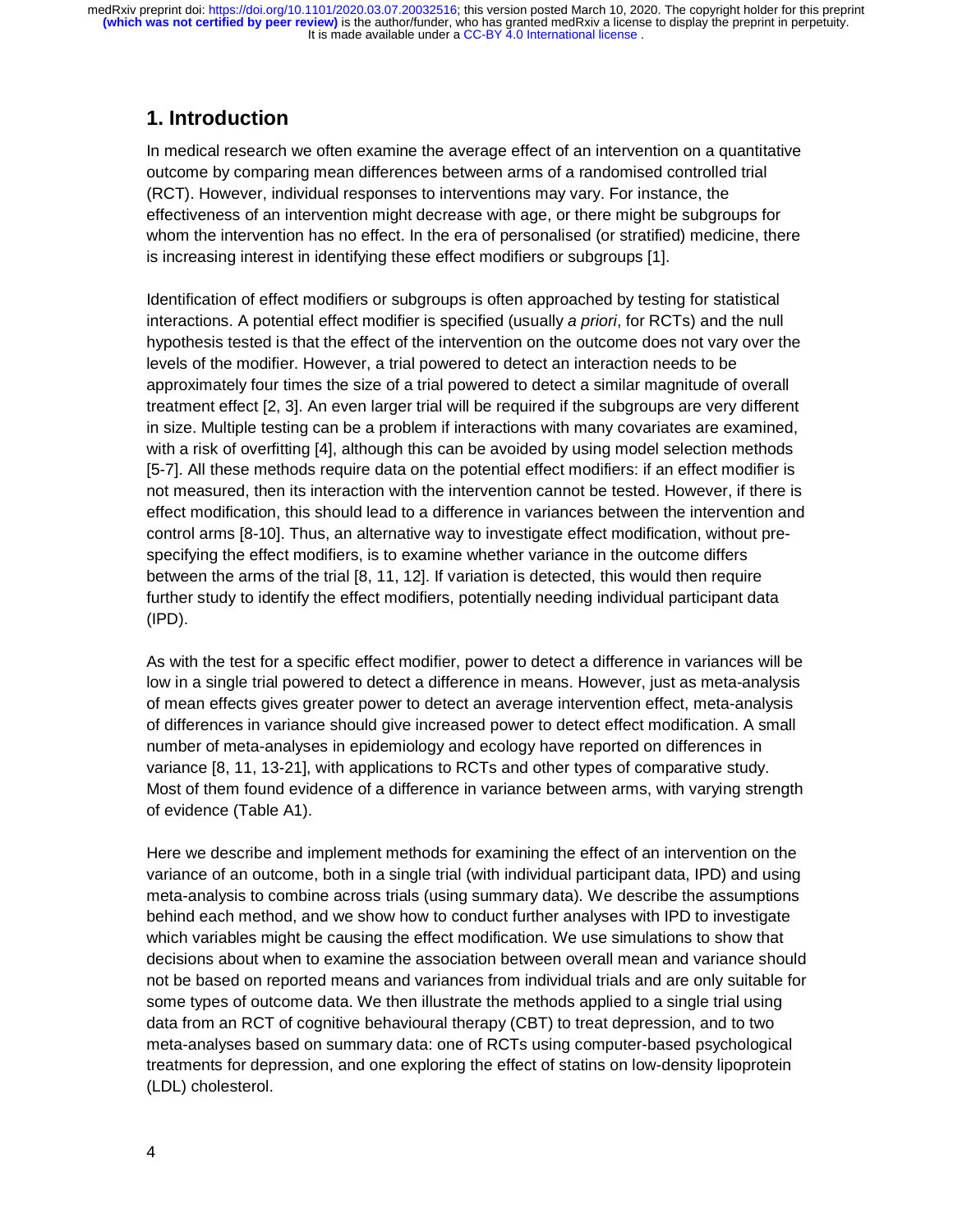## **2. Methods for examining difference in variance between trial arms**

*2.1 Examining differences in variance between two arms using data from one trial*  We review methods briefly here, presenting more detail in Table 1 and formulae in Supplementary Material §2.

One approach is to test the null hypothesis of equality of variances between the arms, using Glejser's [22], Levene's [23] or Bartlett's test [24]; only Bartlett's can be calculated using summary data. A different approach is to estimate the difference in variances and its standard error, either using a linear model with non-constant variance (LMNCV), or directly using summary data, as we propose here. Finally, rather than a difference, the ratio of variances or the log of the variability ratio (logVR, [8, 25]) can be estimated, together with their standard errors.

All methods and analysis were implemented in R and code is available online (https://github.com/harrietlmills/DetectingDifferencesInVariance).

*Table 1: Methods for examining differences in variance between two arms, and for examining the relationship between mean and variation across the two arms. Further method details (and equations) are in the Supplementary Material §2. Code for each method in R is provided online (https://github.com/harrietlmills/DetectingDifferencesInVariance).* 

| <b>Test name</b>                                                                  | <b>Description</b>                                                                                                                                                                              | <b>Minimum requirements and</b><br>assumptions                                                                        |  |  |  |
|-----------------------------------------------------------------------------------|-------------------------------------------------------------------------------------------------------------------------------------------------------------------------------------------------|-----------------------------------------------------------------------------------------------------------------------|--|--|--|
|                                                                                   | Testing differences in variance between two arms using data from one trial                                                                                                                      |                                                                                                                       |  |  |  |
| Glejser's test [22]                                                               | The absolute values of the residuals<br>from a standard linear model of<br>outcome against treatment are<br>regressed on the treatment indicator.                                               | <b>Requires IPD</b><br>Assumes normality<br>Can include covariates<br>Can be defined for k>2 arms                     |  |  |  |
| Levene's test [23]                                                                | Levene's test statistic has<br>approximate F-distribution with 1 and<br>$N-2$ degrees of freedom                                                                                                | <b>Requires IPD</b><br>Suitable for non-normal data<br>Can be defined for k>2 arms                                    |  |  |  |
| Bartlett's test [24]                                                              | Bartlett's test statistic has<br>approximate chi-squared distribution<br>(1 degree of freedom) when<br>variances are equal                                                                      | Can be calculated using IPD or<br>summary data (sample sizes, SD)<br>Assumes normality<br>Can be defined for k>2 arms |  |  |  |
| Estimating differences in variance between two arms using data from one trial     |                                                                                                                                                                                                 |                                                                                                                       |  |  |  |
| Linear model with<br>non-constant<br>variance (LMNCV)                             | A linear model that assumes a<br>different residual variation in each<br>arm.                                                                                                                   | Requires IPD<br>Assumes normality<br>Can include covariates<br>Can be defined for k>2 arms                            |  |  |  |
| Difference in<br>variances (VD)                                                   | The difference in sample variances<br>and its standard error are used to<br>calculate a test statistic with an<br>approximate normal distribution, so a<br>t-test is used to compare variances. | Can be calculated using IPD or<br>summary data (sample sizes, SDs)<br>Assumes normality                               |  |  |  |
| Ratio of variances<br>(RoV), F-test                                               | The ratio of sample variances<br>between the two arms has<br>approximate F-distribution with<br>$N_0 - 1$ and $N_1 - 1$ degrees of<br>freedom, if the true variances are<br>equal.              | Can be calculated using IPD or<br>summary data (SDs)<br>Assumes normality                                             |  |  |  |
| Log of the ratio of<br>standard deviations<br>( $logSDR$ ) $[8, 25]$ <sup>a</sup> | The log of the ratio of standard<br>deviations and the sampling variance<br>are used to calculate a test statistic                                                                              | Can be calculated using IPD or<br>summary data (sample sizes, SDs)<br>Assumes normality                               |  |  |  |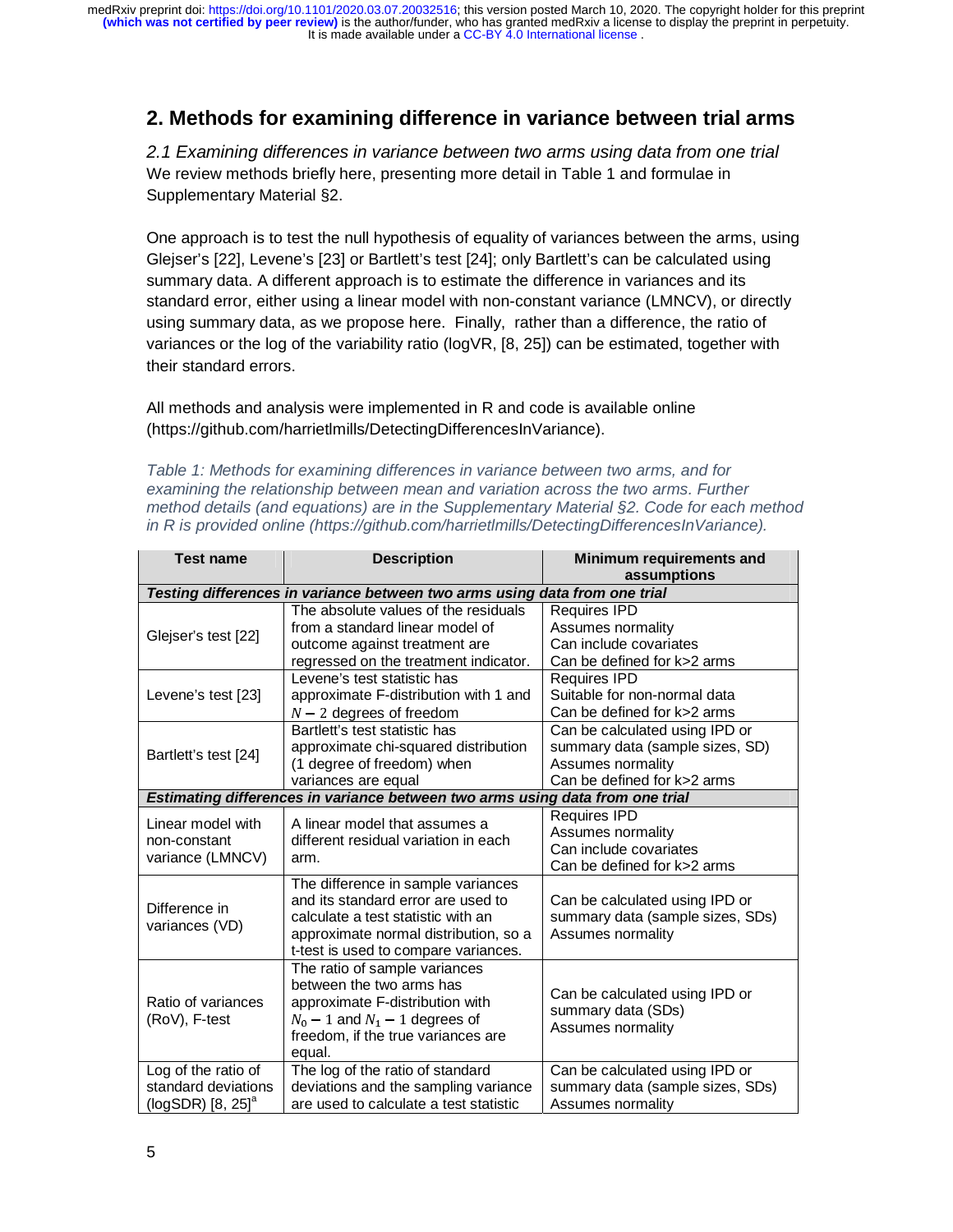It is made available under a CC-BY 4.0 International license. **(which was not certified by peer review)** is the author/funder, who has granted medRxiv a license to display the preprint in perpetuity. medRxiv preprint doi: [https://doi.org/10.1101/2020.03.07.20032516;](https://doi.org/10.1101/2020.03.07.20032516) this version posted March 10, 2020. The copyright holder for this preprint

|                                                                          | with approximate normal distribution,<br>so a t-test is used to compare<br>variances.                                                                                                |                                                                                                                                                                                                                                             |  |  |  |  |
|--------------------------------------------------------------------------|--------------------------------------------------------------------------------------------------------------------------------------------------------------------------------------|---------------------------------------------------------------------------------------------------------------------------------------------------------------------------------------------------------------------------------------------|--|--|--|--|
| Examining the relationship between mean and variance across the two arms |                                                                                                                                                                                      |                                                                                                                                                                                                                                             |  |  |  |  |
| Difference in<br>coefficient of<br>variation (CVD) [26]                  | The difference in CoVs and its<br>standard error are used to calculate a<br>test statistic, whose square has<br>approximate chi-squared distribution<br>(1 degree of freedom)        | Can be calculated using IPD or<br>summary data (sample sizes, SDs,<br>means)<br>Assumes normality<br>Data must be on a ratio scale with a<br>meaningful zero<br>This test performs best if each<br>$N_i > 10$ and each CoV, $> 0.33$ [26].  |  |  |  |  |
| Log of the ratio of<br>coefficients of<br>variation (logCVR)<br>$[25]$   | The log of the ratio of CoVs and the<br>sampling variance are used to<br>calculate a test statistic with<br>approximate normal distribution, so a<br>t-test is used to compare arms. | Can be calculated using IPD or<br>summary data (sample sizes, SDs,<br>means)<br>Can be made suitable for non-<br>normal data by additions to the<br>equation for sample variance<br>Data must be on a ratio scale with a<br>meaningful zero |  |  |  |  |

*aNote that this is called log of the variability ratio, logVR in these two references.* 

*2.2 Examining the relationship between mean and variation across the two arms*  If the mean is related to the variance for an outcome, then a homogenous treatment effect could lead to a difference in variance between the two arms of the trial. The CoV is the ratio of the SD to the mean: comparing CoVs between two arms will identify whether the standard deviation differs more, or less, between the two than would be predicted by the difference in means.

We describe two methods using CoV: a difference in CoVs (CVD, [26]) and the log of the ratio of CoVs (logCVR, [25]), Table 1 and Supplementary Material §2.

CoV should only be used when the outcome data are on the ratio scale, i.e. the scale has a clear definition of 0 and the ratio of two values has a meaningful interpretation. The CoV assumes that the SD is directly proportional to the mean. Therefore, it is only relevant for variables for which a sample mean of zero would imply a sample SD of zero. For example, if the outcome is serum cholesterol, this is measured on the ratio scale (a value of 6 is twice a value of 3), and there is a meaningful zero (the value 0 mg/dL indicates that there is no measurable cholesterol in 1 decilitre of blood). We note that CoV has been used with outcomes which do not satisfy these criteria [15, 18].

#### *2.3 Comparison of methods*

The LMNCV method and Glejser's test can incorporate covariates (which may be continuous or categorical), to examine whether the heterogeneity in outcome between the arms of the trial is explained by the covariates. The LMNCV method, Glejser's, Levene's and Bartlett's tests can be defined for multiple  $(k > 2)$  arms. Bartlett's test, VD, RoV, logSDR, CVD and<br>logCVB can be saleulated using only standard summary data (sample sizes, means and logCVR can be calculated using only standard summary data (sample sizes, means and SDs).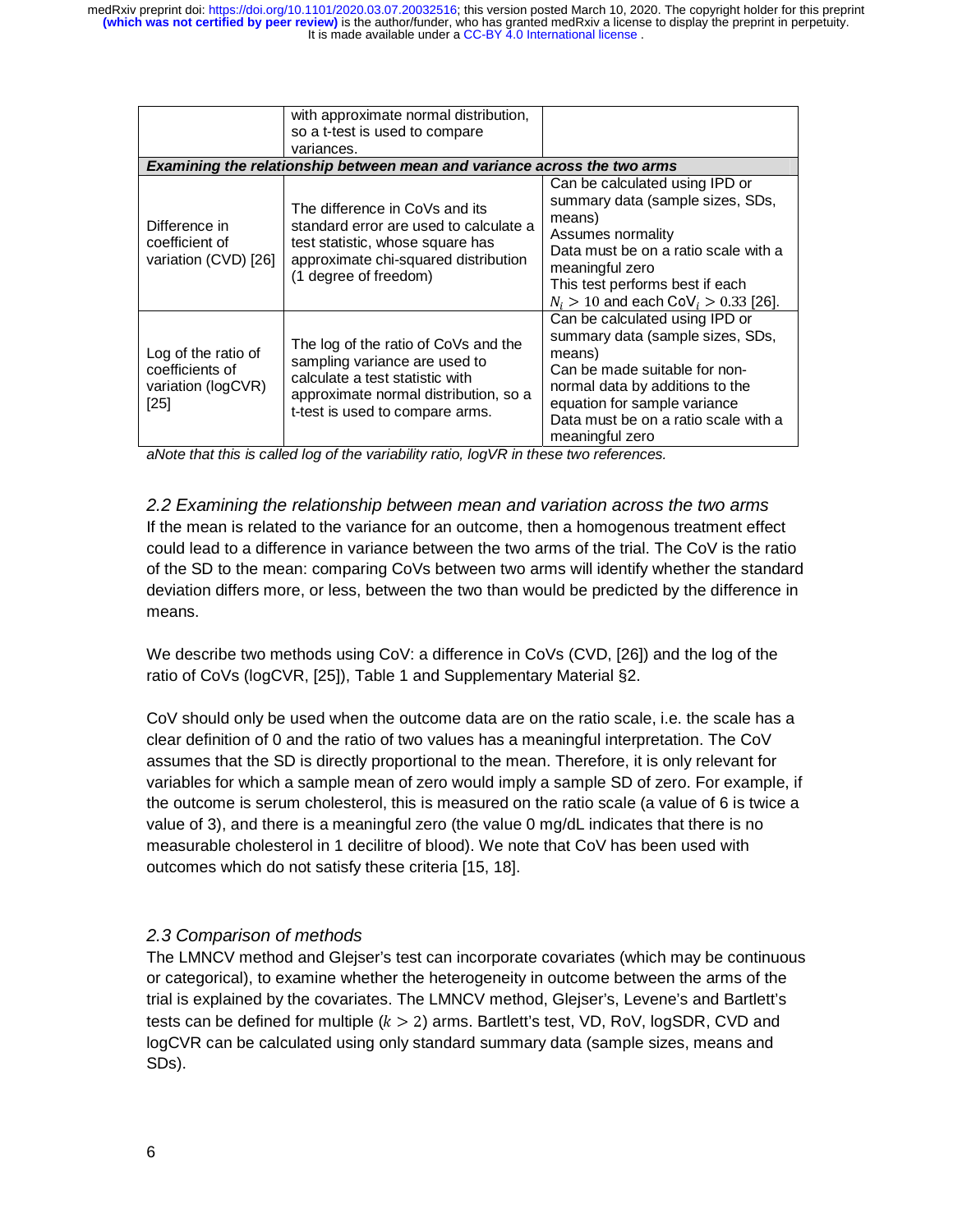All tests except Levene's assume data are normally distributed: if data are normally distributed Levene's test would be expected to have lower power. All the other tests are sensitive to non-normality of the outcome, for example if the subgroups have caused a bimodal distribution or differing responses have caused skew. We note that normality usually cannot be verified when only summary data are available.

#### *2.4 Methods for use with summary data from meta-analyses*

The approach to meta-analysis will depend on whether the result obtained from each trial is a statistical test or an estimate. In general, we favour estimation, preferring estimates of VD, RoV, logSDR and comparisons of CoVs (CVD and logCVR). Estimates that are accompanied by SEs can readily be meta-analysed using standard methods (here, the VD and CVD methods). RoV, logSDR and logCVR can be meta-analysed using bespoke methods using a random effects model with restricted maximum likelihood estimates (REML) of the ratios (RoV [19]; logSDR and logCVR [8, 25]). We note that if variances within arms are very different across trials in a meta-analysis, ratio methods may be preferable.

Although not covered here, synthesis of findings from statistical tests from individual trials (e.g. Bartlett's test and the F-test based on RoVs) could be undertaken using meta-analysis of p-values as described, for example, by Becker [27]. These produce a global p-value to test the null hypothesis, although it can be difficult to determine whether failure to reject the null is due to small differences in variance or to an insufficient amount of evidence.

Previous analyses have implied that CoV should only be explored in a meta-analysis if the SDs and means within each trial arm are correlated [8, 15]. However, by simulating trial data (Supplementary Material §3), with (A) same CoV and (B) different CoV in the arms, we have shown that the correlation of the mean and SD from individual trials is not necessarily indicative of the CoV or whether the CoV differs between arms of the trial (Figures A1&A2). Thus, CoV should be used whenever the outcome is a ratio variable with a true zero, irrespective of the observed correlation between SDs and means within trial arms.

### **3. Applied examples**

#### *3.1 Analysis of a single trial*

We first apply the methods to individual participant data from a trial of therapist-delivered internet psychotherapy for depression in primary care [28]. This RCT randomised 297 individuals to either usual care while on a waiting list for CBT (control) or usual care in addition to online CBT delivered by a therapist (intervention) [28]. Baseline depression was measured using the Beck Depression Inventory (BDI) [29, 30]; individuals recruited to the trial had to have a BDI score of 14 or more. BDI is a self-report questionnaire with 21 statements that patients rank from 0-3 (i.e. total scores are integer and in the range 0-63), with a higher score indicating more severe depression [29, 30]. We investigated BDI at 4 months as a quantitative outcome. The equality of variances between the control and intervention arms was tested using: (1) LMNCV method (with and without adjusting for covariates); (2) Glejser's test (with and without adjusting for covariates); (3) Levene's test (using deviation from the mean, median and trimmed mean); (4) Bartlett's test; (5) ratio of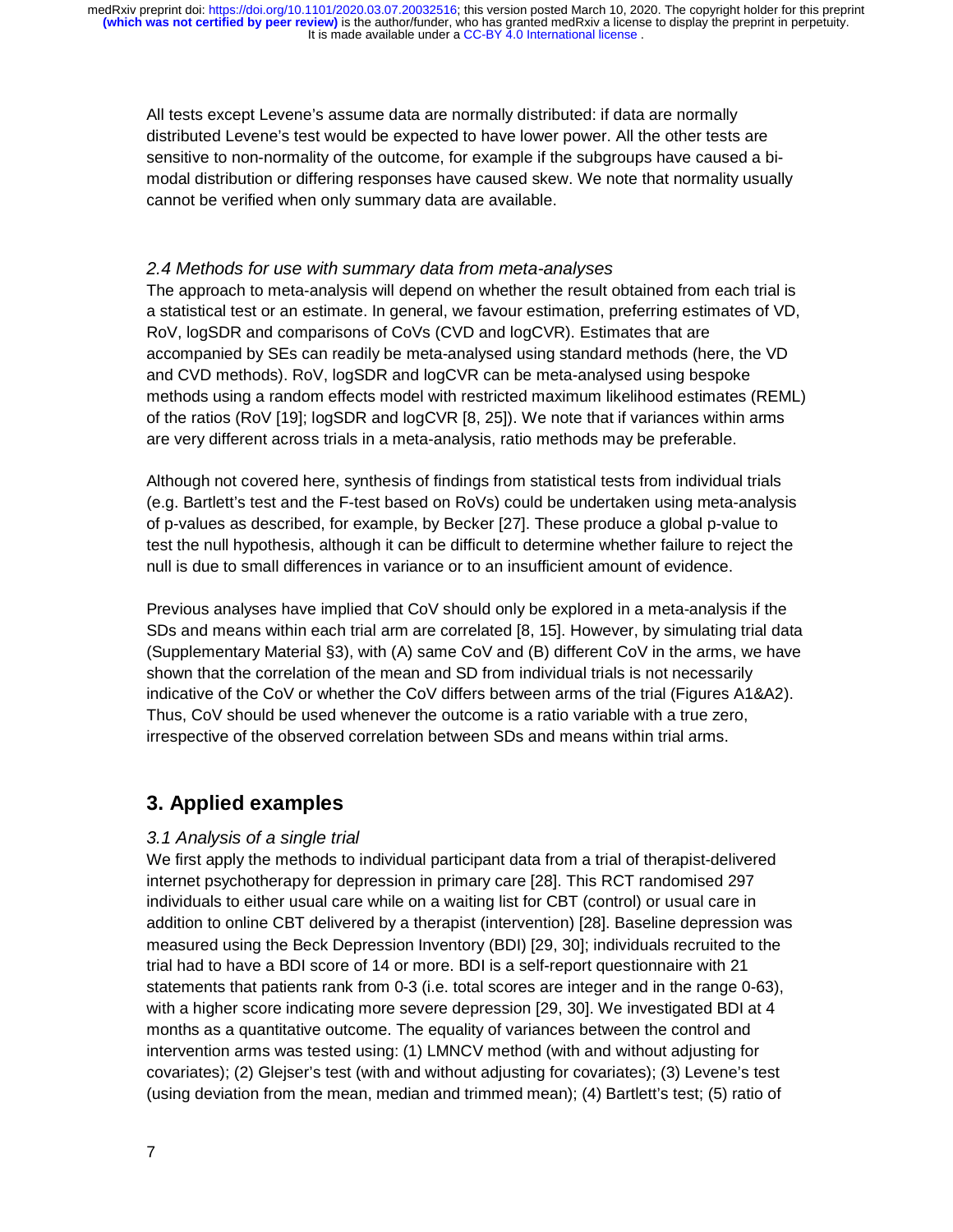variances (F-test) method; and (6) logSDR method. The CVD and logCVR methods were not included as BDI is not ratio-scaled and therefore CoV is not a meaningful measure.

In order to examine the impact of differential dropout, the equality of variances between the control and intervention arms at baseline was also tested for (a) everyone; and (b) the subset of those remaining after excluding individuals lost to follow-up at 4 months, using Bartlett's test, Levene's test and the F-test.

#### *3.2 Meta-analyses*

We apply the summary data methods to two meta-analyses. The first summarises RCTs of computer-based psychological treatments for depression [31], including the single trial we assess above. Summary data were presented from 19 RCTs with intervention and control arms for 33 post-treatment effects. The outcomes were self-reported measures of depression, including BDI. As the measures of depression varied across trials, and to avoid double counting participants, we selected only those trials which measured BDI (or derivatives) and kept only one post-treatment effect per trial. As the subset selected were all measuring BDI, we could meta-analyse the VD, RoV and logSDR across trials. However, we did not include the CVD or logCVR methods as BDI is not ratio-scaled.

Our second example is a Cochrane Review examining HMG CoA reductase inhibitors (statins) for people with chronic kidney disease [32]. We chose this example because there is evidence that some people may respond to statins better than others [33]. The data presented are from analysis 1.14 in the review, for 22 trials reporting the effect of statins versus placebo or no treatment on LDL cholesterol, reported in mg/dL. LDL cholesterol is measured on a ratio scale, with a meaningful zero, and thus we meta-analysed the VD, RoV, logSDR, CVD and logCVR across trials.

### **4. Results**

#### *4.1 Analysis of a single trial*

Of the 297 individuals recruited to the trial at baseline, 210 completed 4-month follow up (113 in the intervention arm and 97 in the control arm, Table 2) [28]. The BDI score had decreased in both arms, with a larger magnitude decrease in the intervention arm. The BDI scores were normally distributed at baseline, but not at the 4-month follow up (Figure A3).

|           | Group 1 (Intervention) |      |     | Group 2 (Control) |      |           |
|-----------|------------------------|------|-----|-------------------|------|-----------|
| Timepoint |                        | Mean | SD  | N                 | Mean | <b>SD</b> |
| Baseline  | 149                    | 32.8 | 8.3 | 148               | 33.5 | 9.3       |
| 4 months  | 113                    | 14.5 | 112 | 97                | 22.0 | 13.5      |

*Table 2: The baseline Beck Depression Inventory (BDI) score and outcome BDI score at 4 months from the trial described in Kessler 2009.* 

Table 3 shows the results of all tests on the variance of BDI at 4 months. Even though the data at 4 months were not normally distributed, the conclusions from all tests were similar to Levene's test, with the p-values for all but adjusted model 1 being between 0.03 and 0.07, giving weak evidence of lower variance in the intervention arm of the trial. Including baseline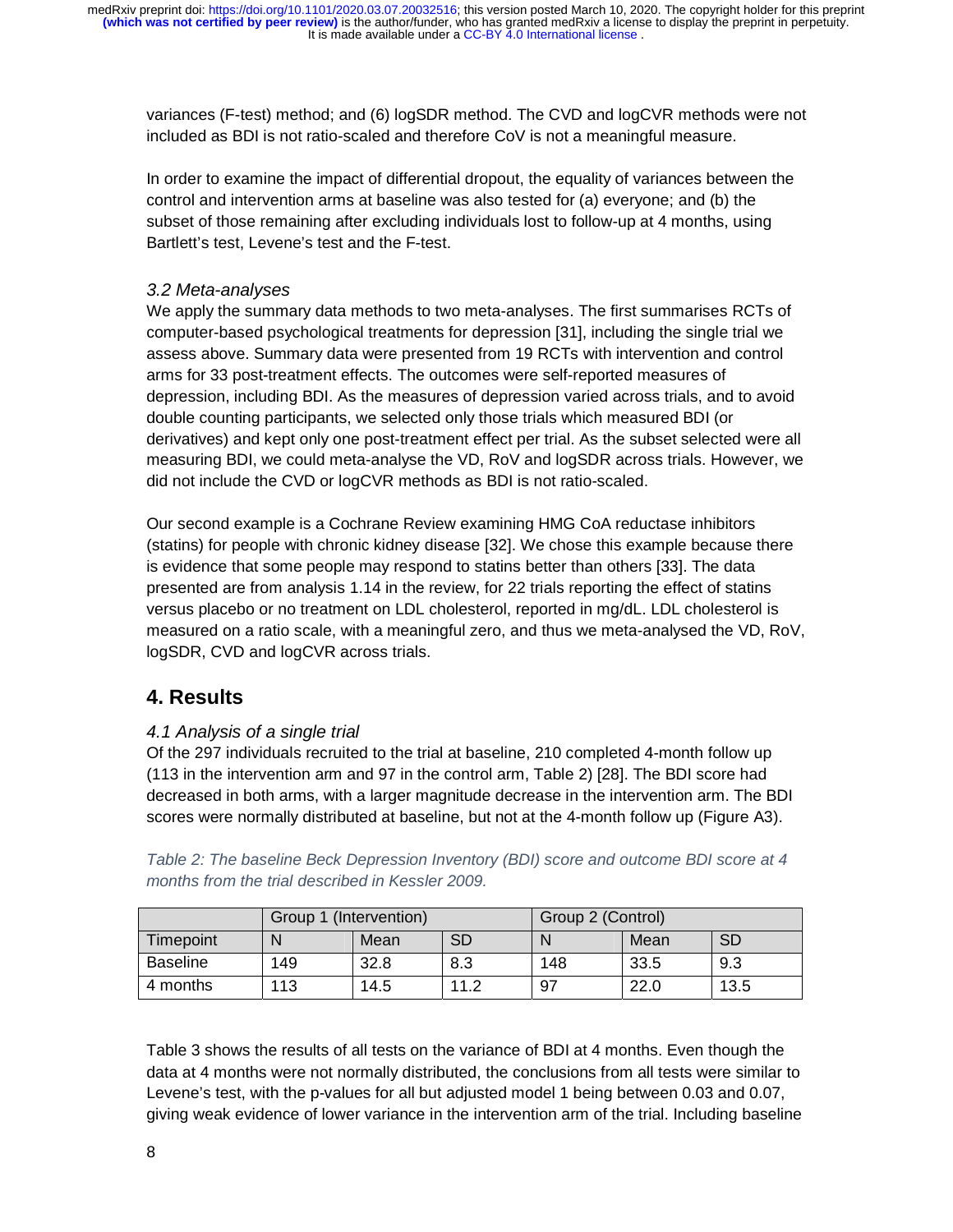BDI score (adjusted model 2 in the LMNCV method and the Glejser test) largely removed any evidence of difference in variance between the arms (p>0.2). This implies the effect of the intervention would be the same for all individuals with the same baseline BDI score.

*Table 3: Tests for difference in variance in BDI score at 4 months, between the intervention and control arms from the single trial exploring the effect of a CBT intervention on depression [28].* 

| <b>Test</b>                                                          | <b>Test Statistic</b>                     |         | p-value | Estimate  | <b>SE</b>       |
|----------------------------------------------------------------------|-------------------------------------------|---------|---------|-----------|-----------------|
| Unadjusted linear model with<br>non-constant variance<br>$(LMNCV)^a$ | Chi-square<br>statistic<br>$(df=1)$       | 3.66    | 0.056   | $-55.98$  | 30.58           |
| Adjusted LMNCV 1 <sup>ab</sup>                                       | Chi-square<br>statistic<br>$(df=1)$       | 4.62    | 0.032   | $-62.04$  | 30.42           |
| Adjusted LMNCV 2 <sup>ac</sup>                                       | Chi-square<br>statistic<br>$(df=1)$       | 0.83    | 0.360   | $-20.51$  | 22.79           |
| Glejser test, unadjusted <sup>a</sup>                                | t-statistic                               | 1.97    | 0.050   | <b>NA</b> | <b>NA</b>       |
| Glejser test, adjusted 1 <sup>ab</sup>                               | t-statistic                               | 2.10    | 0.037   | NA        | NA              |
| Glejser test, adjusted 2 <sup>ac</sup>                               | t-statistic                               | 0.80    | 0.420   | <b>NA</b> | NA              |
| Levene test (median)                                                 | <b>F-statistic</b><br>$(df=1 & 208)$      | 3.52    | 0.062   | <b>NA</b> | <b>NA</b>       |
| Levene test (mean)                                                   | <b>F-statistic</b><br>$(df=1 & 208)$      | 3.89    | 0.050   | <b>NA</b> | <b>NA</b>       |
| Levene test (trimmed mean)                                           | <b>F-statistic</b><br>$(df=1 & 208)$      | 3.63    | 0.058   | <b>NA</b> | $\overline{N}A$ |
| Bartlett's test*                                                     | Chi-square<br>statistic                   | 3.63    | 0.057   | <b>NA</b> | <b>NA</b>       |
| VD: difference of variances                                          | t-statistic                               | $-1.83$ | 0.067   | $-56.747$ | 31.037          |
| RoV: F-test*                                                         | <b>F-statistic</b><br>$(df=112 \&$<br>96) | 0.69    | 0.056   | 0.687     | $NA^d$          |
| logVR                                                                | t-statistic                               | $-1.92$ | 0.056   | $-0.188$  | 0.098           |

*a The 4-month data were not normally distributed, so the Bartlett's test, LMNCV method, Glejser and F-test may have reduced power and/or bias. Also note the standard error for these estimates in the LMNCV method was obtained from Stata, replicating the analysis in R.* 

*b Covariates added in the adjusted LMNCV are as specified in the original trial paper: centre ID, present antidepressant treatment, sex, whether or not GP practice has a counsellor* 

*c As adjusted LMNCV 1, but also including baseline BDI score* 

*d CI were derived using an F-distribution* 

The analysis of baseline variances showed no differences between the two arms at baseline, even when restricting to only those with follow up data at 4 months (Supplementary Material §4.2, Table A4).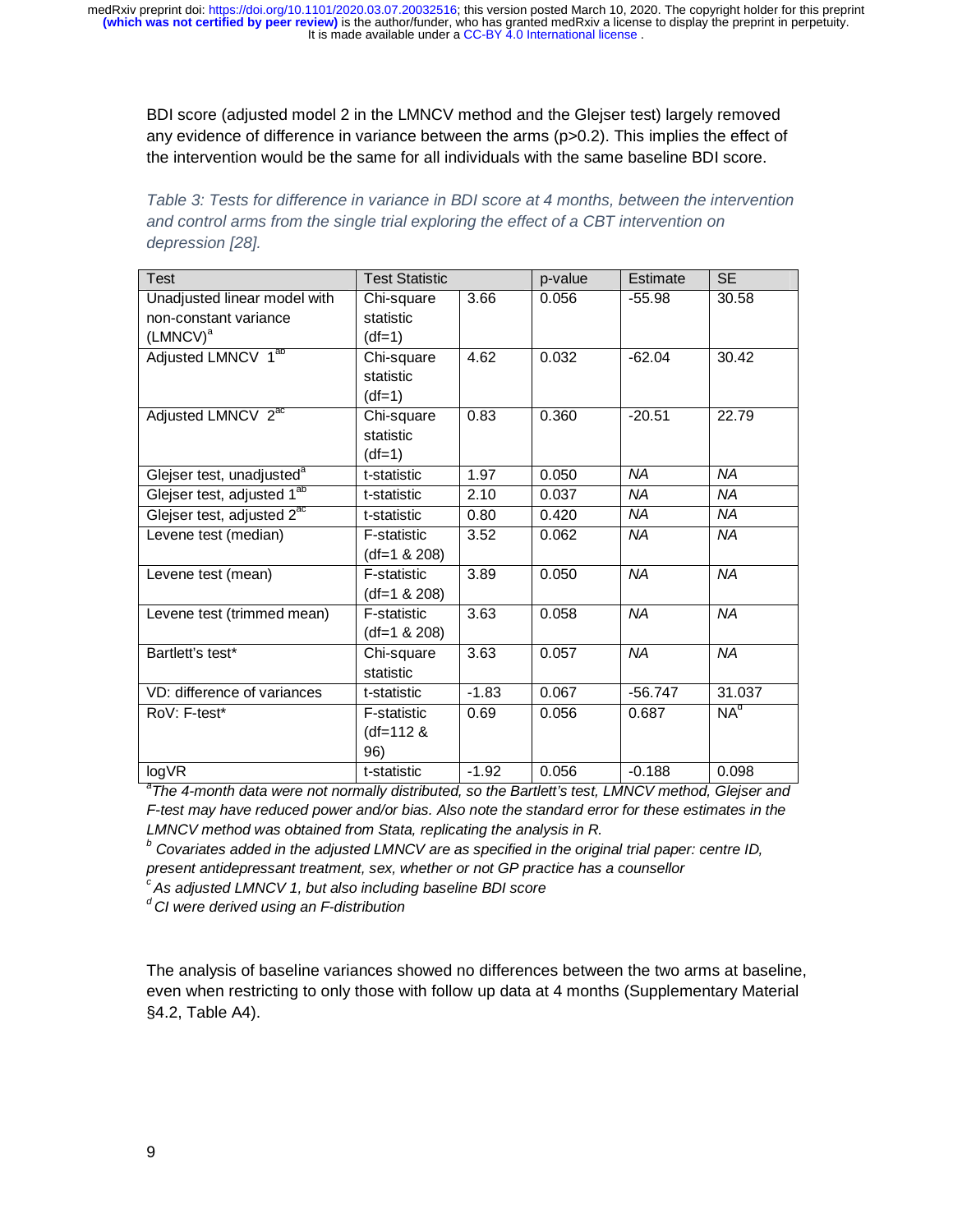#### *4.2 Meta-analyses*

Our simulations confirmed that power to detect heterogeneity in single trials was low unless the trial was very large (see Supplementary Material §6). Therefore, we next examined the methods within a meta-analysis setting.

Restricting the meta-analysis on computer-based psychological treatments for depression [31] to trials reporting BDI score gave a subset of 11 trials, varying in size from 44 to 216 participants. Two of the 11 trials showed evidence of greater variance in the control arm using RoV (Table A5, Figure 1). One of these also had evidence of greater variance in the control arm using the VD. The meta-analysis gave evidence of greater variance in the control arm (RoV 0.82 [95% CI: 0.67, 1.00]; VD fixed-effect estimate −19.13 [95% CI: −32.79, −5.48], random-effects mean −18.19 [95% CI: −33.80, −2.58]). Using logSDR gave the same trends as the RoV test, Table A5.

#### *[Figure 1 here]*

The 22 trials in the meta-analysis reporting the effect of statins versus placebo or no treatment on LDL cholesterol [32], varied in size from 199 to 374 total participants. Two of the trials showed evidence of greater variance in the control arms using the VD (Table A6, Figure 2). Using RoV, five trials had evidence for greater variance in the control arm (RoV<1) and for one trial there was evidence of greater variance in the intervention arm (RoV>1). logSDR gave the same trends as the RoV, Table A6. There is evidence that the CoV was greater in the intervention arm in four trials and greater in the control arm in one trial (Figure 2): the same trends were identified with a test of logCVR (Table A6).

#### *[Figure 2 here]*

The meta-analysis of the VD gave evidence of greater variance in the control arm (fixedeffect estimate -220.36 [95% CI: -318.84, -121.87] mg<sup>2</sup>/dL<sup>2</sup>, random-effects mean -226.33 [95% CI:  $-376.77$ ,  $-75.90$ ] mg<sup>2</sup>/dL<sup>2</sup>), which remained when only trials with more than 10 cases in both arms were included (excluding 6 trials, fixed-effect −223.51 [95% CI: −323.90,  $-123.12$ ] mg<sup>2</sup>/dL<sup>2</sup>, random-effects  $-233.17$  [95% CI:  $-388.82$ ,  $-77.53$ ] mg<sup>2</sup>/dL<sup>2</sup>). The pooled RoV also showed evidence of greater variance in the control arm 0.66 [95% CI: 0.48, 0.91] (Table A6, Figure 2). The ratio was further from the null (0.62 [95% CI: 0.44, 0.87]) if the six smallest trials were excluded. However, there was weak evidence of a difference in CoV between arms (difference in CoV for intervention compared to control arm of 0.02 [95% CI: 0.01, 0.03] for fixed effects, and 0.03 [95% CI: -0.00, 0.06] from a random-effects model; and with the 6 smallest trials excluded: fixed = 0.02 [95% CI: 0.00, 0.03], random = 0.03 [95% CI: -0.01, 0.06]). This indicates that the CoV is larger in the intervention arm than in the control arm, i.e. the SD is a larger multiple of the mean in the intervention than the control arm. This suggests weak evidence of more variation in the intervention arm than would be expected given the difference in means, which could be due to statins having a greater effect for some people than others.

### **5. Discussion**

We have presented methods for examining differences in outcome variance between the two arms in an RCT, in order to identify between-individual heterogeneity of effects of the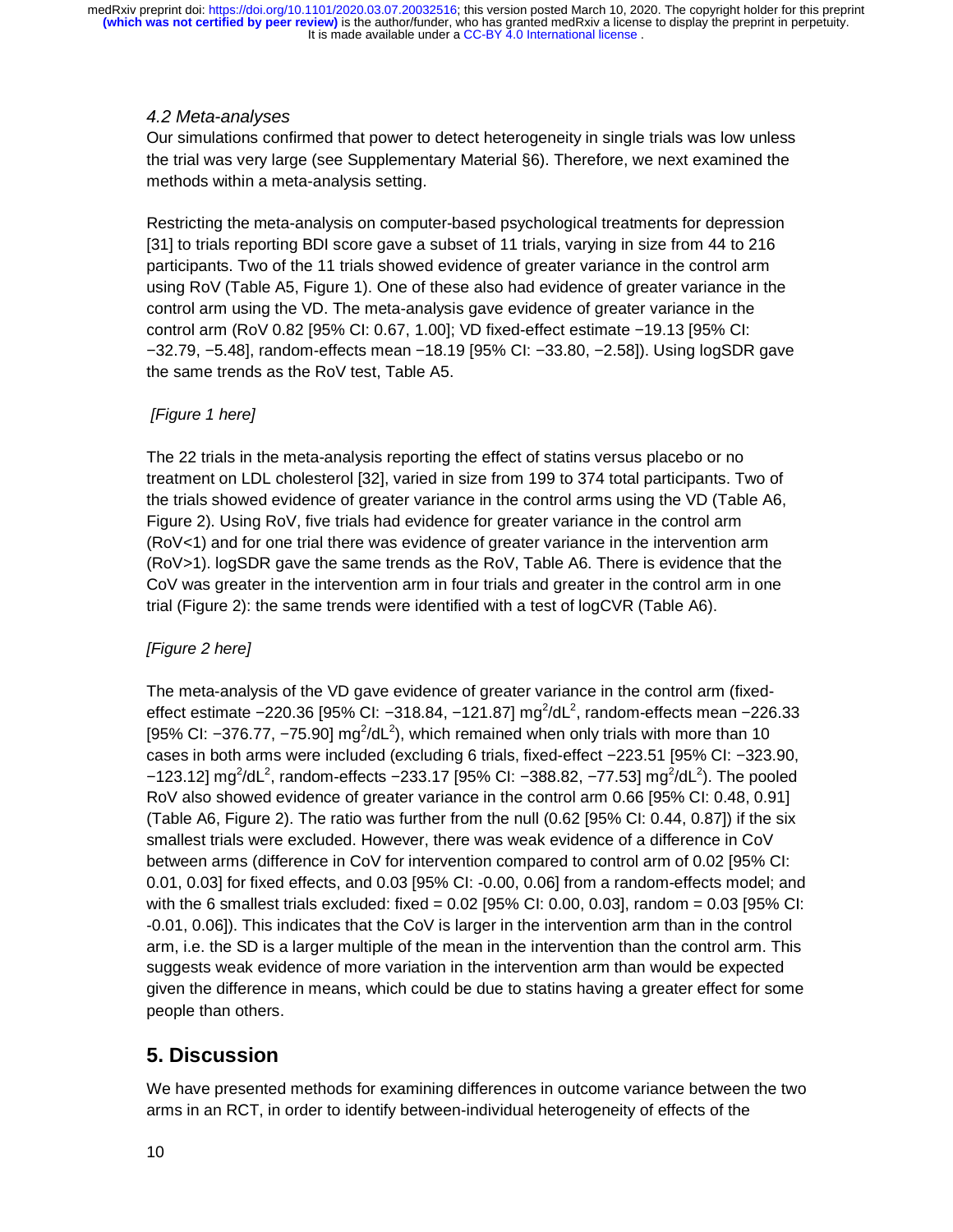intervention. We have added to existing methods by: showing how to use regression-based methods to examine the effects of covariates on variation, where individual participant data are available; applying a difference of variances test to summary data in meta-analyses, alongside the RoV, logSDR and logCVR methods already existing; and noted when the CoV test is not appropriate. We suggest that CoV methods, which explore whether the difference in variance is due to a difference in means, are only used where the outcome has a meaningful zero and is on a ratio scale.

Differences in variance could be caused by many factors. One is the existence of patient characteristics that influence the effectiveness of the intervention (effect modifiers), which could manifest as subgroups between which the intervention (or control) treatments have different effects [8]. For example, the intervention may have a different effect in those with worse (or better) values at baseline, or outcomes in the control arm may vary due to differences in "usual practice". If there are differences in variance, further studies may be needed to find the effect modifiers that define the subgroups.

Other potential explanations for differences in variance between arms of a trial are: noncompliance with the intervention; subgroups that are differently engaged with the intervention (for example, therapist effects) or an intervention that impacts on within-person variability [8]. Investigation of other factors relating to variation would require individual or stratified summary data on these factors – such as pre-treatment severity, or marital status moderating the response to CBT [34]. Another explanation for differences in variance is model misspecification (for example if the errors follow a non-normal distribution, or if the errors are not independently distributed). Investigation of misspecification of the model would require IPD, and examination of the model within each trial.

Simulations confirmed that power to detect heterogeneity in single trials was low unless the trial was very large [2]. RCTs would need to increase their sample size by orders of magnitude to be powered to detect difference in variance and allow further analysis. This might be prohibitively expensive in time and money, and it may not even be feasible to recruit enough individuals with the required condition to the trial [35]. In this case, as large a sample size as possible is appropriate, and improved reporting, for example, giving detailed summary data across both trial arms, would allow a trial to be included in a meta-analysis using methods we have described here.

Smaller variance in the intervention than the control arm was observed in both metaanalyses presented here, but without IPD it was not possible to explore this further. With IPD, the factors associated with the variance can be examined directly, as in the single trial example presented here [28]. These factors might be used to predict the effect of the intervention in external populations or applied in personalised medicine. The slightly lower variance in the intervention arm in the single trial [28] and meta-analysis of effects of CBT in depression [31] may also be partly because BDI is bounded at 0 and floor (or ceiling) effects can reduce variance.

Another possible cause of differences in variance between two arms of a trial is that the variance is related to the mean, and the intervention causes a mean difference in the outcome. This is clearly shown in our second meta-analysis example, examining the effect of statins on LDL cholesterol [32]. There was evidence that the variance of the outcome was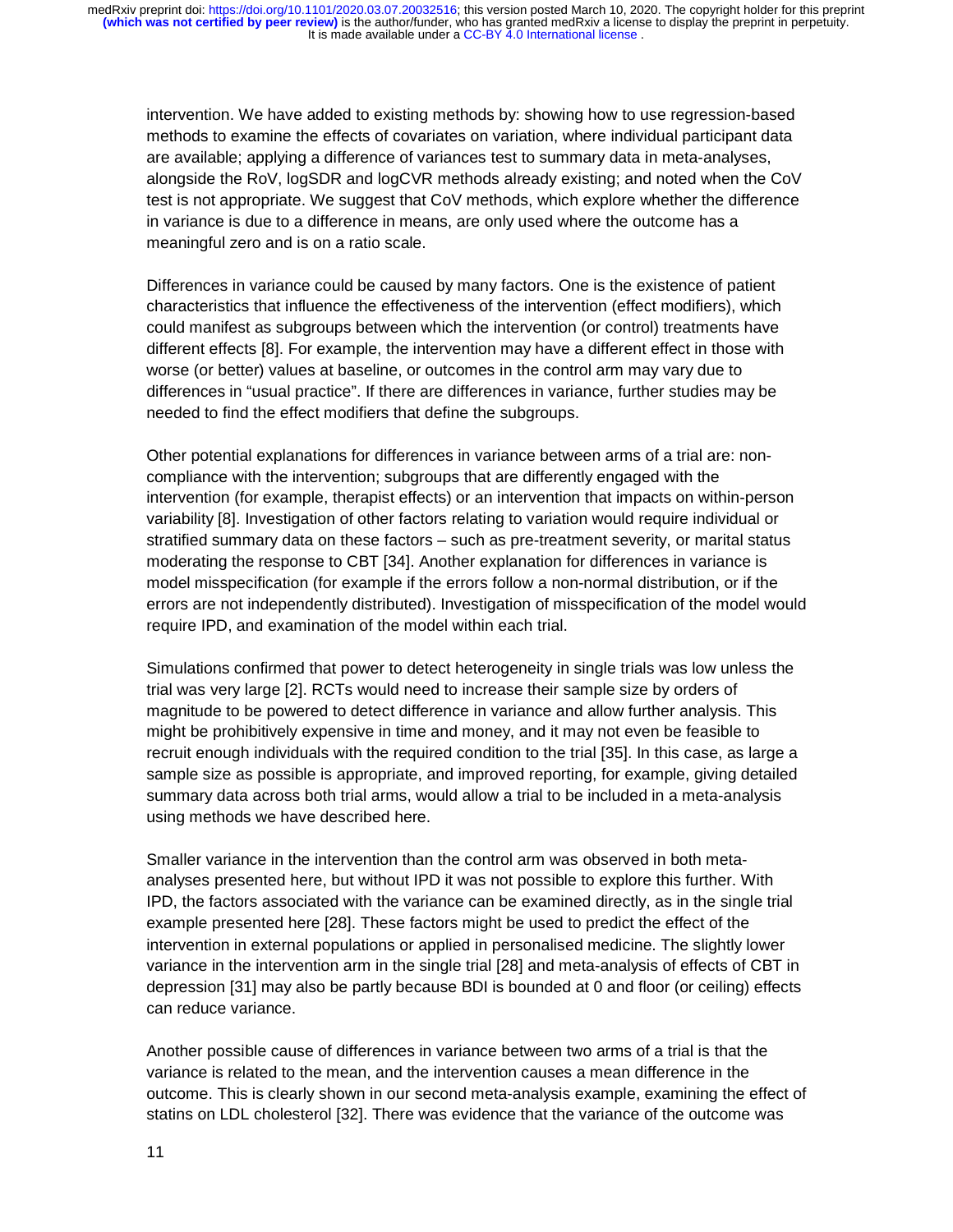lower in the intervention than the control arm. As the intervention lowered mean cholesterol levels, this implied that statins had a greater effect on those with initially higher cholesterol levels. However, the CoV results indicated that this difference in means was associated with the difference in variation. This led to the important conclusion that the variance in the intervention arm was actually a little larger than would have been expected, given the difference in means – thus providing some (weak) evidence that there was heterogeneity in the effect of statins on LDL cholesterol.

It is important to use the right method for the data. If IPD were available, Levene's and Glejser's tests could also be used, and comparing results across tests would explore the impact of any non-normality of the data. For meta-analysis of individual trials, the assumption of normality should be checked as far as possible (e.g. by using data presented within each paper such as mean, median, SD). Ratios are appropriate where different scales are used across different trials or where the same scale is used but the mean is very different, as in these situations a difference in variances test may not be appropriate.

These methods for quantifying variance between treatment arms are applicable not just to RCTs, but also to differences in variance of continuous outcomes according to genotype in genetic epidemiological studies [36-38]. Differences by genotype can be considered as analogous to differences by treatment arm in an RCT [39, 40], indeed the progenitor of RCTs, RA Fisher, considered the factorial nature of Mendelian inheritance as the model for randomization in experiments [41-43]. In this regard, difference in variance by allele count at, e.g., a single-nucleotide polymorphism (SNP) locus, is taken as evidence of the presence of either epistasis or gene-environment interaction [36-38]. A second potential application is within Mendelian randomization (MR) implemented within an instrumental variables (IV) analysis framework [44, 45]. An interpretative issue relates to the assumption of homogeneity of the effect of the instrument on the exposure, since violations of this would suggest that IV effect estimates may not apply to the entire study sample. Indeed the exposure under investigation may have effects in opposite directions among different members of the study sample. The assumption of such homogeneity is sometimes refered to as the  $4<sup>th</sup>$  IV assumption [46], for which there are various weaker versions (including monotonicity of the instrument-exposure association [46]). As non-homogeneity in the genetic variant - exposure association would lead to non-homogeneity in the genetic variant – outcome assocation, then as long as either the exposure or outcome allow variance estimation then an umbrella test of presence and degree of violation of IV4 is possible. This approach would, of course, apply to IV analysis in general and not just when this is within an MR context.

Whilst conclusions from randomised trials are usually expressed in terms of average effects of an intervention, individuals will want to know how well they personally will respond to an intervention. Grouping subjects according to an observed response is open to bias [47]. An alternative way to examine variation in response, without having to specify and measure effect modifiers, is to examine differences in variability between the trial arms. We have described different ways of doing this with IPD or using summary data. Given the low power to explore heterogeneity of variance in individual trials, we suggest that meta-analyses should be used where possible. It is important to test the coefficient of variation between trial arms, and also to consider the other explanations (e.g. compliance) for heterogeneity of variance: using multiple different approaches can help explore these possibilities.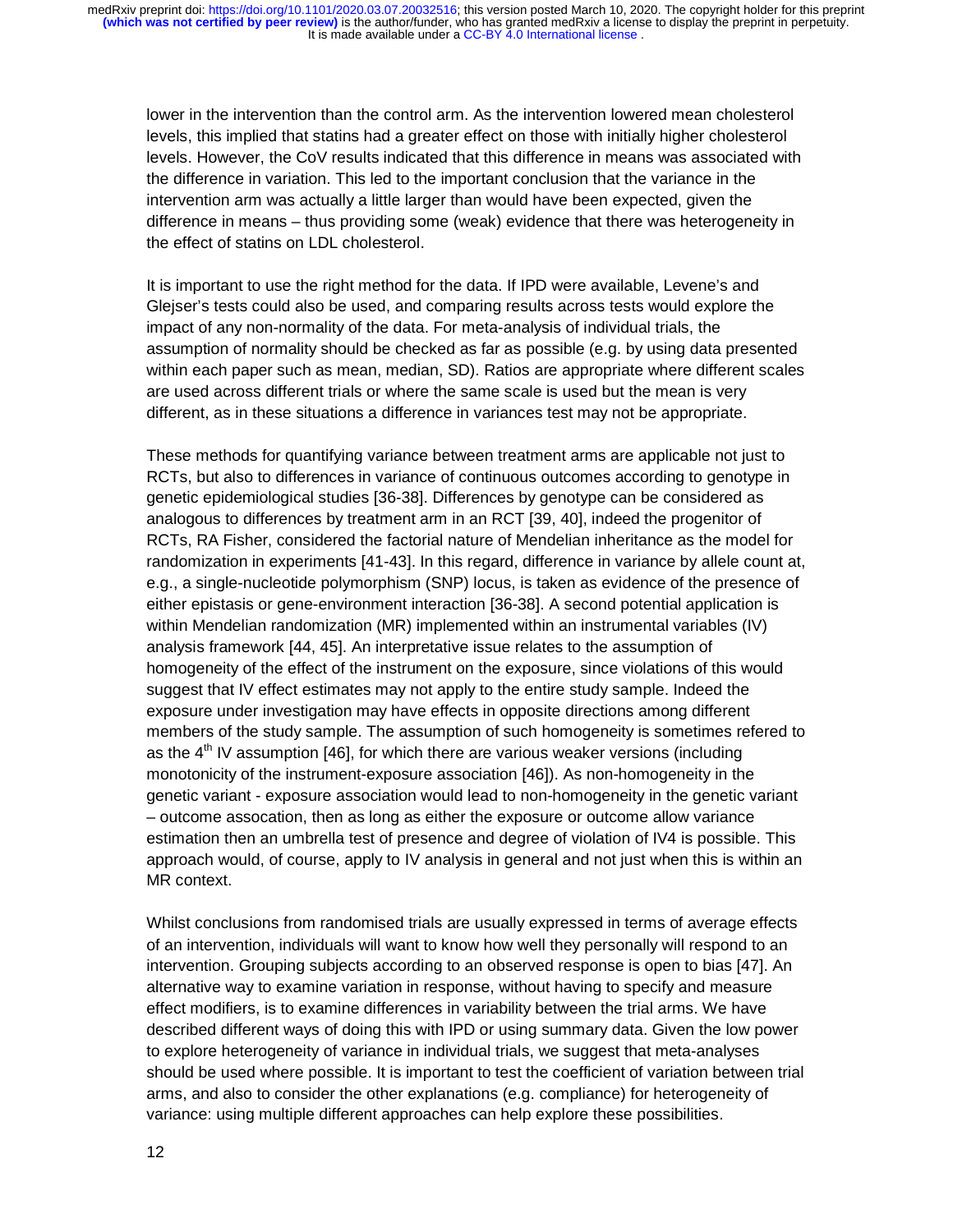# **Figure Legends**

**Fig. 1:** Forest plot of the RoV and VD analyses for the trials in the Richards et al metaanalysis on computer-based psychological treatments for depression [31], results in Table A5 (note we do not plot the results of the logSDR analysis as trends are the same as the RoV analysis).

**Fig. 2:** Forest plot of the RoV, VD and CVD analyses of the trials in the Palmer et al metaanalysis reporting the effect of statins versus placebo or no treatment on LDL cholesterol [32], results in Table A6. We have not plotted the RoV results for Aranda 1994 as the RoV for this trial is on a much larger scale than the others (RoV=9.51 [95% CI: 1.90, 47.49]), however it is included in the overall analysis. Note we do not plot the results of the logSDR or logCVR analyses as trends were the same as the RoV and CVD analyses, respectively.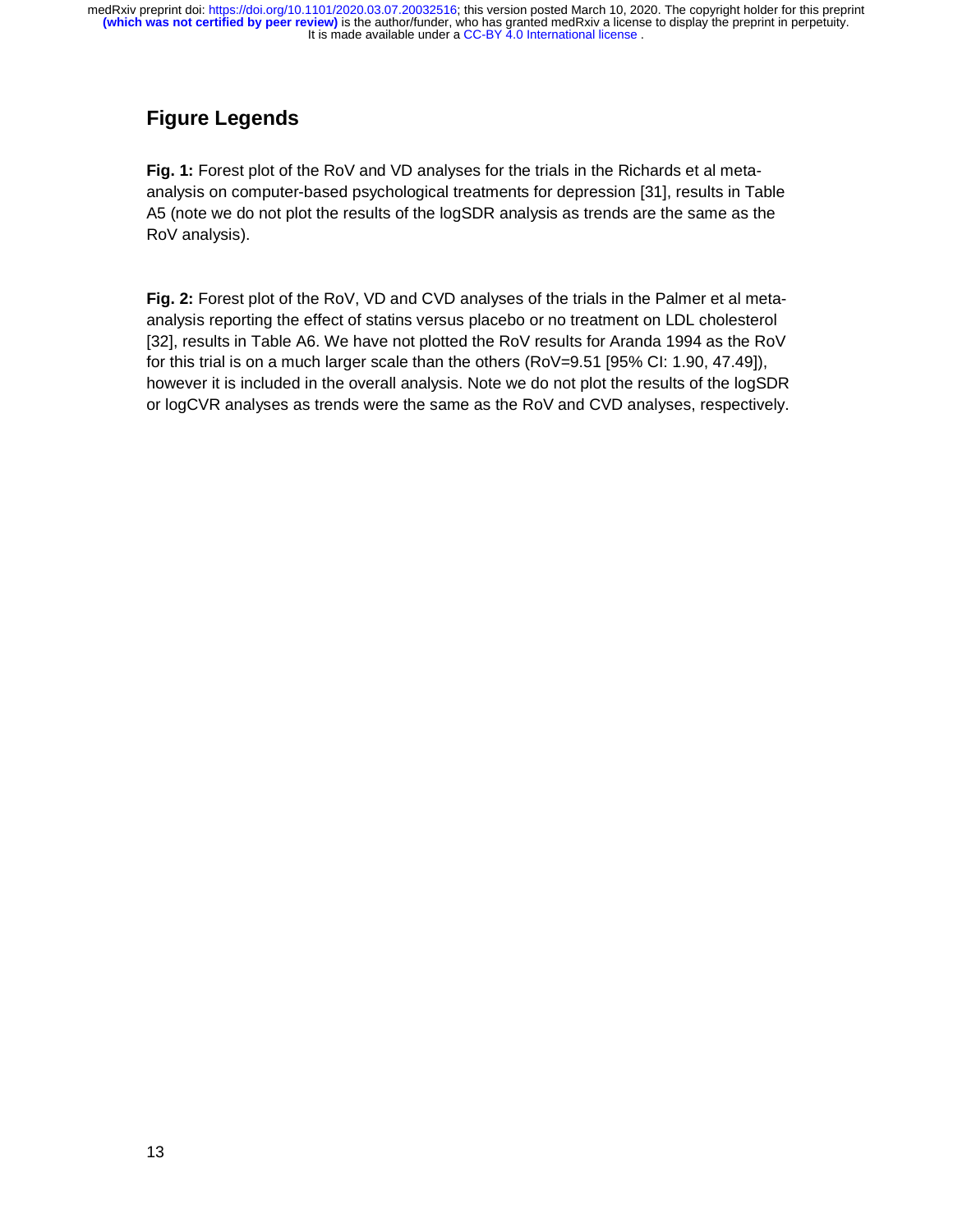# **References**

1. Hingorani AD, van der Windt DA, Riley RD, et al. Prognosis research strategy (PROGRESS) 4: Stratified medicine research. 2013;346:e5793. doi:10.1136/bmj.e5793 %J BMJ : British Medical Journal

2. Brookes ST, Whitely E, Egger M, Smith GD, Mulheran PA, Peters TJ. Subgroup analyses in randomized trials: risks of subgroup-specific analyses;: power and sample size for the interaction test. Journal of Clinical Epidemiology. 2004;57(3):229-36.

3. Yusuf S, Wittes J, Probstfield J, Tyroler HA. Analysis and interpretation of treatment effects in subgroups of patients in randomized clinical trials. JAMA Psychiatry. 1991;266(1):93-8.

4. van Klaveren D, Balan TA, Steyerberg EW, Kent DM. Models with interactions overestimated heterogeneity of treatment effects and were prone to treatment mistargeting. Journal of Clinical Epidemiology. 2019;114:72-83.

5. Alemayehu D, Chen Y, Markatou M. A comparative study of subgroup identification methods for differential treatment effect: Performance metrics and recommendations. Statistical Methods in Medical Research. 2018;27(12):3658-78.

6. Loh WY, Cao L, Zhou P. Subgroup identification for precision medicine: A comparative review of 13 methods. Wiley Interdisciplinary Reviews: Data Mining Knowledge Discovery. 2019;9(5):e1326.

7. Zhang Z, Seibold H, Vettore MV, Song W-J, François V. Subgroup identification in clinical trials: an overview of available methods and their implementations with R. Annals of Translational Medicine. 2018;6(7).

8. Winkelbeiner S, Leucht S, Kane JM, Homan P. Evaluation of Differences in Individual Treatment Response in Schizophrenia Spectrum Disorders: A Meta-analysis. JAMA Psychiatry. 2019. doi:10.1001/jamapsychiatry.2019.1530 %J JAMA Psychiatry

9. Fisher RA. Letter from RA Fisher to HE Daniels, 18th February 1938. Statistical inference and analysis: Selected correspondence of RA Fisher, edited by JH Bennett: Oxford: Clarendon Press; 1990. p. 63-4.

10. Senn S. Mastering variation: variance components and personalised medicine. Statistics in Medicine. 2016;35(7):966-77.

11. Senior AM, Gosby AK, Lu J, Simpson SJ, Raubenheimer D. Meta-analysis of variance: an illustration comparing the effects of two dietary interventions on variability in weight. Evolution, Medicine, and Public Health. 2016;2016(1):244-55.

12. Cortés J, González JA, Medina MN, et al. Does evidence support the high expectations placed in precision medicine? A bibliographic review [version 5; peer review: 2 approved, 1 approved with reservations, 3 not approved]. F1000Research. 2019;7(30). doi:https://doi.org/10.12688/f1000research.13490.5

13. Cally JG, Stuart-Fox D, Holman L. Meta-analytic evidence that sexual selection improves population fitness. Nature Communications. 2019;10(1):2017. doi:10.1038/s41467- 019-10074-7

14. Chamberlain R, Brunswick N, Siev J, McManus IC. Meta14. Chamberlain R, Brunswick N, Siev J, McManus IC. Meta-analytic findings reveal<br>lower means but higher variances in visuospatial ability in dyslexia. British Journal of<br>Psychology. 2018;109(4):897-916.<br>15. Munkholm K, Wi lower means but higher variances in visuospatial ability in dyslexia. British Journal of Psychology. 2018;109(4):897-916.

depression in adults – a simulation study and meta-analysis. Psyarxiv. 2019. doi:10.31234/osf.io/m4aqc

16. O'Dea RE, Lagisz M, Jennions MD, Nakagawa S. Gender differences in individual variation in academic grades fail to fit expected patterns for STEM. Nature Communications. 2018;9(1):3777. doi:10.1038/s41467-018-06292-0

17. Pillinger T, Osimo E, Brugger S, Mondelli V, McCutcheon R, Howes O. A Metaanalysis of Immune Parameters, Variability, and Assessment of Modal Distribution in Psychosis and Test of the Immune Subgroup Hypothesis. Schizophrenia Bulletin. 2018;45(5):1120-33. doi:10.1093/schbul/sby160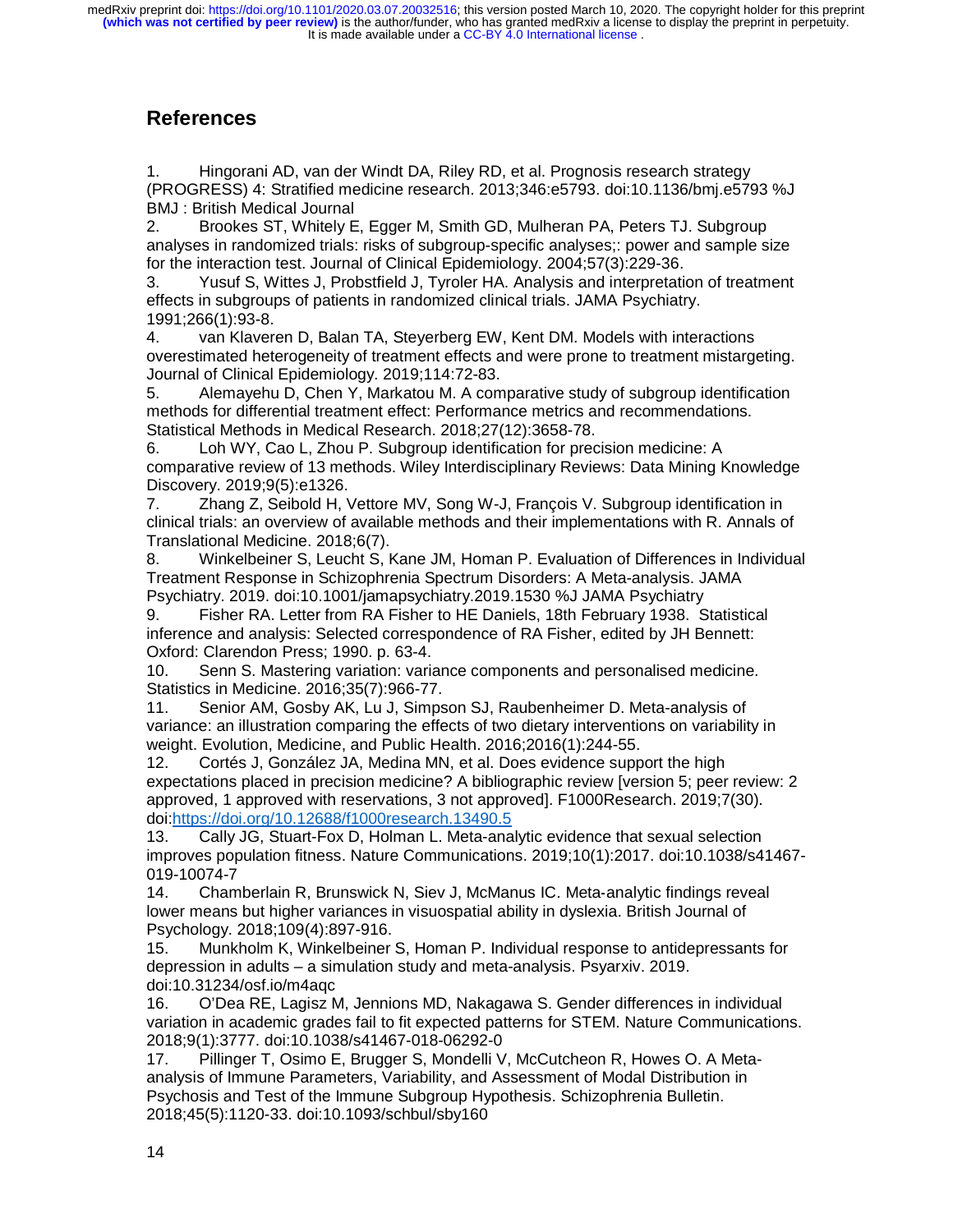18. Plöderl M, Hengartner MP. What are the chances for personalised treatment with antidepressants? Detection of patient-by-treatment interaction with a variance ratio metaanalysis. BMJ Open. 2019;9(12). doi:10.1136/bmjopen-2019-034816

19. Prendergast LA, Staudte RG. Meta-analysis of ratios of sample variances. Statistics in Medicine. 2016;35(11):1780-99.

-analysis of ratios of sample variances. Statistics<br>mer D, Simpson S, Noble D. Dietary restriction<br>etters. 2017;13(3).<br>cm AM later industriation differences in weight 20. Senior A, Nakagawa S, Raubenheimer D, Simpson S, Noble D. Dietary restriction increases variability in longevity. Biology Letters. 2017;13(3).

21. Williamson PJ, Atkinson G, Batterham AM. Inter-individual differences in weight change following exercise interventions: a systematic review and meta-analysis of randomized controlled trials. Obesity Reviews. 2018;19(7):960-75. doi:10.1111/obr.12682

22. Glejser H. A New Test for Heteroskedasticity. Journal of the American Statistical Association. 1969;64(325):316-23. doi:10.1080/01621459.1969.10500976

23. Levene H. Robust Tests for Equality of Variances. In: Olkin I, editor. Contributions to Probability and Statistics. Palo Alto: Stanford Univ. Press; 1960.

24. Bartlett MS. Properties of Sufficiency and Statistical Tests. Proceedings of the Royal Society of London. Series A, Mathematical and Physical Sciences. 1937;160(901):268-82.

25. Nakagawa S, Poulin R, Mengersen K, et al. Meta-analysis of variation: ecological 25. Nakagawa S, Poulin R, Mengersen K, et al. Meta-analysis of variation: ecological<br>and evolutionary applications and beyond. Methods in Ecology and Evolution.<br>2015;6(2):143-52.<br>26. Feltz CJ, Miller GE. An asymptotic test and evolutionary applications and beyond. Methods in Ecology and Evolution. 2015;6(2):143-52.

k populations. Statistics in Medicine. 1996;15(6):647-58.

27. Becker BJ. Combining significance levels. The Handbook of Research Synthesis. 1994:215-30.

28. Kessler D, Lewis G, Kaur S, et al. Therapist-delivered Internet psychotherapy for depression in primary care: a randomised controlled trial. The Lancet. 2009;374(9690):628- 34.

29. Beck AT, Steer RA, Ball R, Ranieri WFJJopa. Comparison of Beck Depression Inventories-IA and-II in psychiatric outpatients. 1996;67(3):588-97.

30. Beck AT, Steer RA, Brown GK. Manual for the Beck Depression Inventory-II. San Antonio, TX: Psychological Corporation. 1996;1:82.

31. Richards D, Richardson T. Computer-based psychological treatments for depression: a systematic review and meta-analysis. Clinical Psychology Review. 2012;32(4):329-42.

32. Palmer SC, Navaneethan SD, Craig JC, et al. HMG CoA reductase inhibitors (statins) for people with chronic kidney disease not requiring dialysis. Cochrane Database of Systematic Reviews. 2014(5). doi:10.1002/14651858.CD007784.pub2

33. Barber MJ, Mangravite LM, Hyde CL, et al. Genome-wide association of lipidlowering response to statins in combined study populations. PloS One. 2010;5(3):e9763.

34. Button KS, Wiles NJ, Lewis G, Peters TJ, Kessler D. Factors associated with differential response to online cognitive behavioural therapy. Social Psychiatry and Psychiatric Epidemiology. 2012;47(5):827-33. doi:10.1007/s00127-011-0389-1

35. Crow RA, Hart KA, McDermott MP, et al. A checklist for clinical trials in rare disease: obstacles and anticipatory actions—lessons learned from the FOR-DMD trial. Trials. 2018;19(1):291. doi:10.1186/s13063-018-2645-0

36. Wang H, Zhang F, Zeng J, et al. Genotype-by-environment interactions inferred from genetic effects on phenotypic variability in the UK Biobank. Science Advances. 2019;5(8). doi:10.1126/sciadv.aaw3538

37. Yang J, Loos RJ, Powell JE, et al. FTO genotype is associated with phenotypic variability of body mass index. Nature. 2012;490(7419):267–72.

38. Young AI, Wauthier FL, Donnelly P. Identifying loci affecting trait variability and detecting interactions in genome-wide association studies. Nature Genetics. 2018;50:1608– 14.

39. Davey Smith G, Ebrahim S. 'Mendelian randomization': can genetic epidemiology contribute to understanding environmental determinants of disease? International Journal of Epidemiology. 2003;32(1):1-22. doi:10.1093/ije/dyg070 %J International Journal of Epidemiology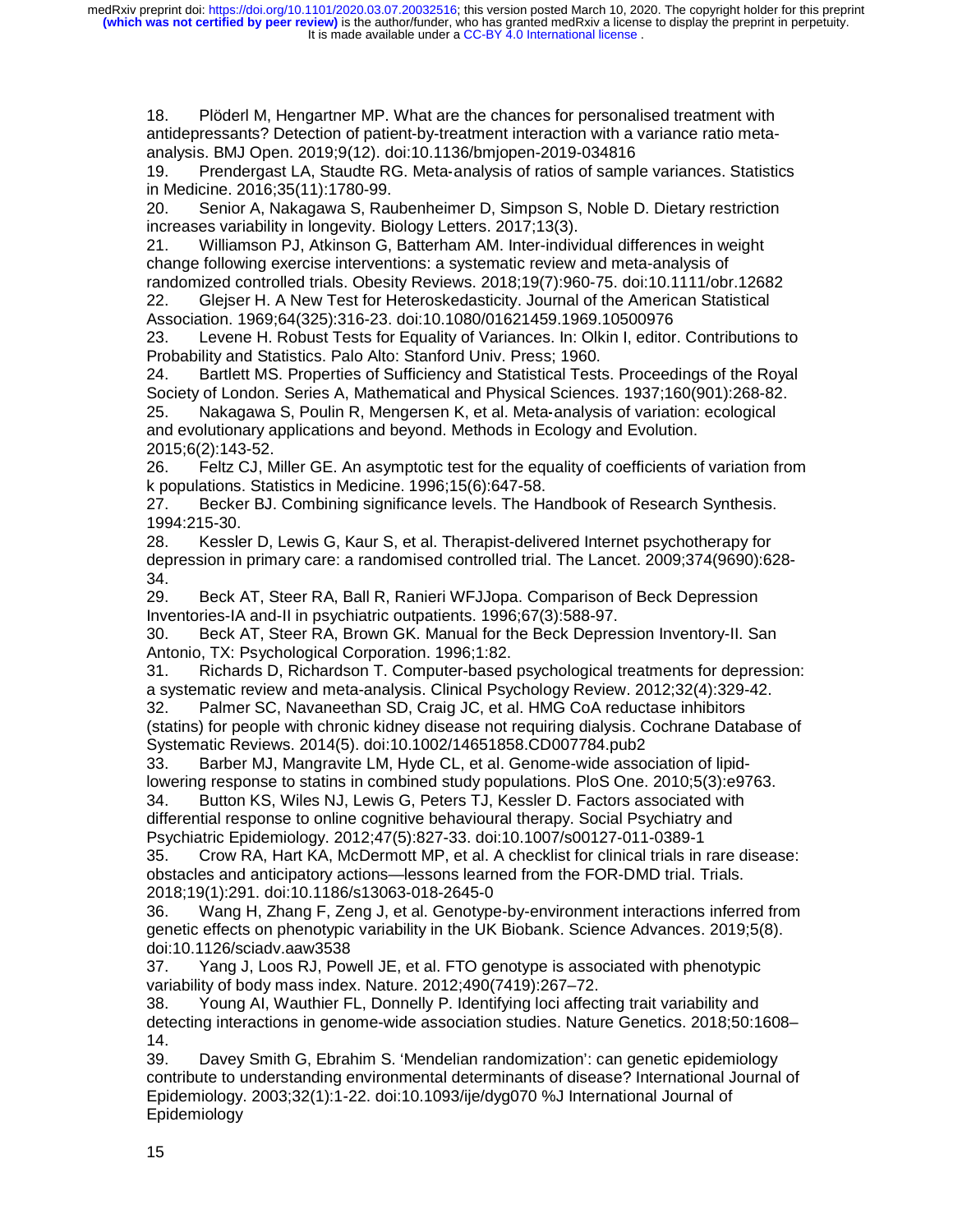It is made available under a CC-BY 4.0 International license. **(which was not certified by peer review)** is the author/funder, who has granted medRxiv a license to display the preprint in perpetuity. medRxiv preprint doi: [https://doi.org/10.1101/2020.03.07.20032516;](https://doi.org/10.1101/2020.03.07.20032516) this version posted March 10, 2020. The copyright holder for this preprint

40. Davies NM, Howe LJ, Brumpton B, Havdahl A, Evans DM, Davey Smith G. Within family Mendelian randomization studies. Human Molecular Genetics. 2019;28(R2):R170-R9. 41. Fisher Box J. Commentary: On RA Fisher's Bateson lecture on statistical methods in genetics. International Journal of Epidemiology. 2010;39(2):335-9. doi:10.1093/ije/dyp376 %J International Journal of Epidemiology

42. Fisher RA. Statistical methods in genetics. Heredity. 1952;6(1):1-12. doi:10.1038/hdy.1952.1

43. Davey Smith G. Commentary: Random Allocation in Observational Data: How Small But Robust Effects Could Facilitate Hypothesis-free Causal Inference. Epidemiology. 2011;22(4):460-3.

44. Davies NM, Holmes MV, Davey Smith G. Reading Mendelian randomisation studies: a guide, glossary, and checklist for clinicians. BMJ. 2018;362:k601. doi:10.1136/bmj.k601 %J BMJ

45. Didelez V, Sheehan N. Mendelian randomization as an instrumental variable approach to causal inference. Statistical Methods in Medical Research. 2007;16(4):309-30. doi:10.1177/0962280206077743

46. Labrecque J, Swanson SA. Understanding the assumptions underlying instrumental variable analyses: a brief review of falsification strategies and related tools. Current Epidemiology Reports. 2018;5(3):214-20.

47. Senn S. Statistical pitfalls of personalized medicine. Nature. 2018;563(7733):619-21.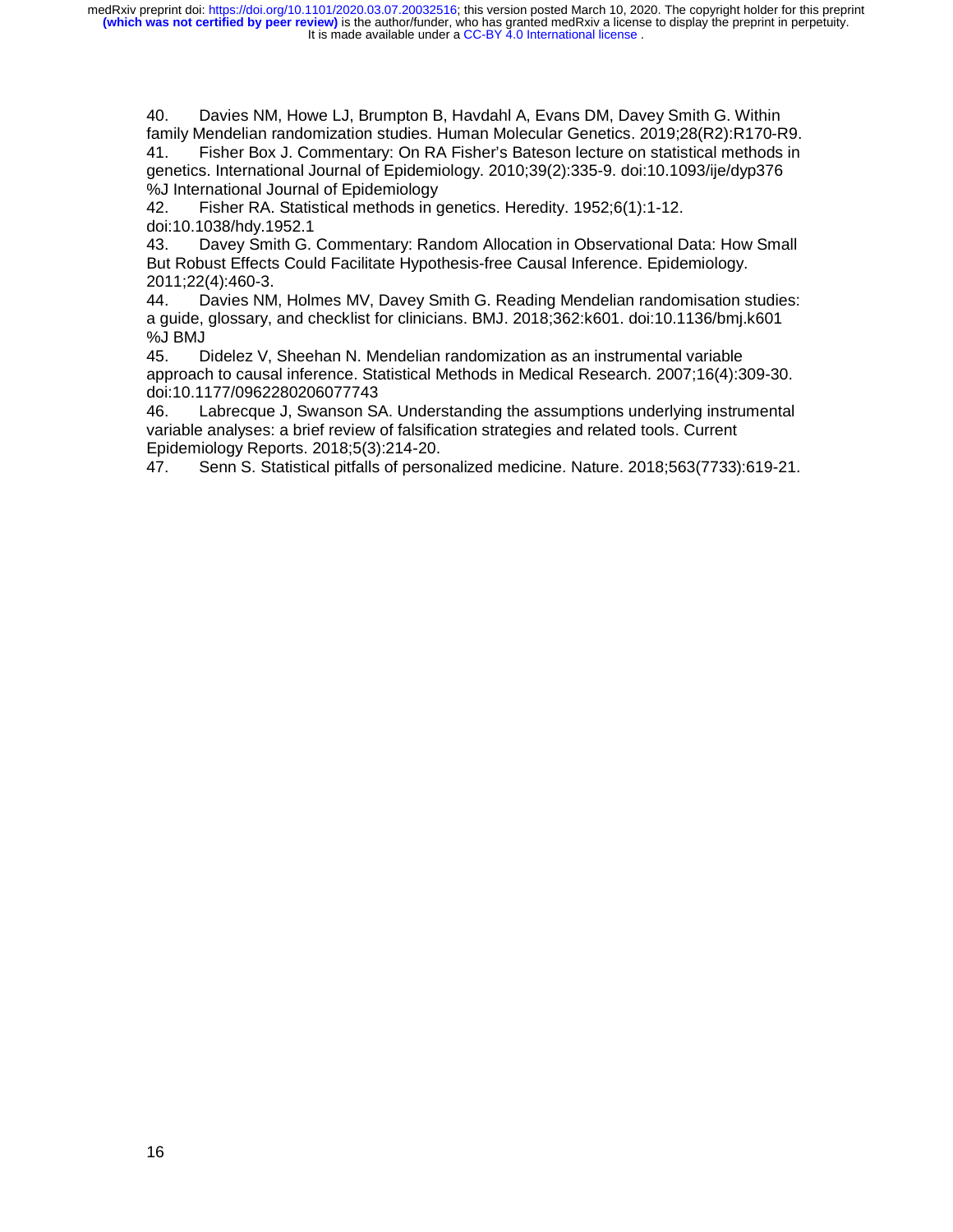